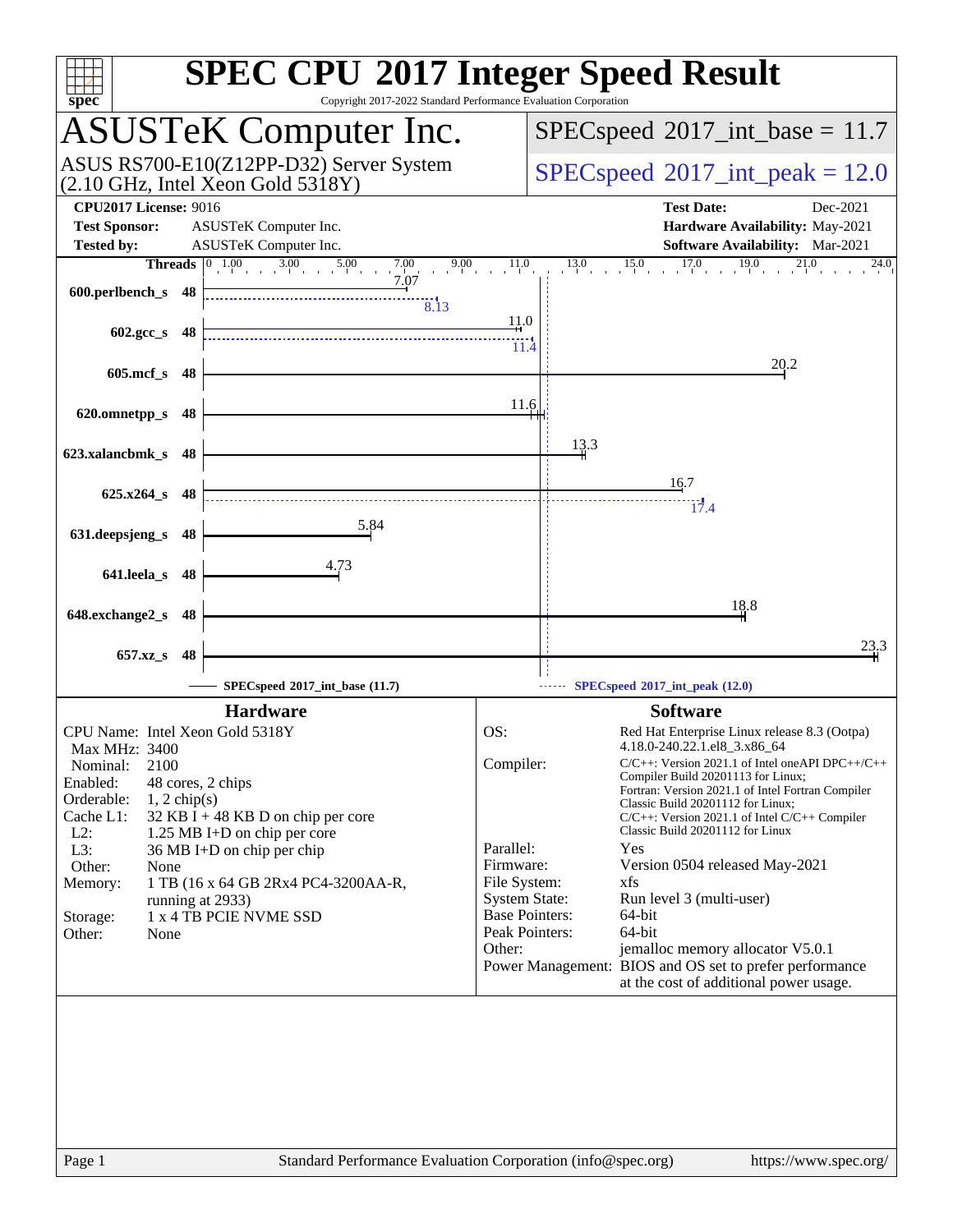

Copyright 2017-2022 Standard Performance Evaluation Corporation

### ASUSTeK Computer Inc.

 $(2.10$  GHz, Intel Xeon Gold  $5318$ Y) ASUS RS700-E10(Z12PP-D32) Server System  $SPECspeed@2017$  $SPECspeed@2017$  int\_peak = 12.0

 $SPECspeed^{\circ}2017\_int\_base = 11.7$  $SPECspeed^{\circ}2017\_int\_base = 11.7$ 

**[Test Sponsor:](http://www.spec.org/auto/cpu2017/Docs/result-fields.html#TestSponsor)** ASUSTeK Computer Inc. **[Hardware Availability:](http://www.spec.org/auto/cpu2017/Docs/result-fields.html#HardwareAvailability)** May-2021

**[CPU2017 License:](http://www.spec.org/auto/cpu2017/Docs/result-fields.html#CPU2017License)** 9016 **[Test Date:](http://www.spec.org/auto/cpu2017/Docs/result-fields.html#TestDate)** Dec-2021 **[Tested by:](http://www.spec.org/auto/cpu2017/Docs/result-fields.html#Testedby)** ASUSTeK Computer Inc. **[Software Availability:](http://www.spec.org/auto/cpu2017/Docs/result-fields.html#SoftwareAvailability)** Mar-2021

#### **[Results Table](http://www.spec.org/auto/cpu2017/Docs/result-fields.html#ResultsTable)**

|                                      |                |                |             | <b>Base</b>    |       |                |       |                | <b>Peak</b>    |              |                |              |                |              |
|--------------------------------------|----------------|----------------|-------------|----------------|-------|----------------|-------|----------------|----------------|--------------|----------------|--------------|----------------|--------------|
| <b>Benchmark</b>                     | <b>Threads</b> | <b>Seconds</b> | Ratio       | <b>Seconds</b> | Ratio | <b>Seconds</b> | Ratio | <b>Threads</b> | <b>Seconds</b> | <b>Ratio</b> | <b>Seconds</b> | <b>Ratio</b> | <b>Seconds</b> | <b>Ratio</b> |
| 600.perlbench s                      | 48             | 251            | 7.07        | 251            | 7.07  | 251            | 7.08  | 48             | 218            | 8.16         | 218            | 8.13         | 218            | 8.13         |
| $602 \text{.} \text{gcc}\text{_<}$ s | 48             | <u>361</u>     | <b>11.0</b> | 366            | 10.9  | 360            | 11.1  | 48             | 348            | 11.4         | 348            | 11.4         | 347            | 11.5         |
| $605$ .mcf s                         | 48             | 233            | 20.3        | 234            | 20.2  | 233            | 20.2  | 48             | 233            | 20.3         | 234            | 20.2         | 233            | 20.2         |
| 620.omnetpp_s                        | 48             | 143            | 11.4        | 138            | 11.9  | 140            | 11.6  | 48             | 143            | 11.4         | 138            | 11.9         | 140            | <b>11.6</b>  |
| 623.xalancbmk s                      | 48             | 107            | 13.3        | 108            | 13.2  | 107            | 13.3  | 48             | 107            | 13.3         | 108            | 13.2         | 107            | 13.3         |
| 625.x264 s                           | 48             | 106            | 16.7        | 106            | 16.7  | 106            | 16.7  | 48             | 101            | 17.4         | 101            | 17.4         | 102            | 17.4         |
| 631.deepsjeng_s                      | 48             | 245            | 5.84        | 245            | 5.84  | 245            | 5.84  | 48             | 245            | 5.84         | 245            | 5.84         | 245            | 5.84         |
| 641.leela s                          | 48             | 361            | 4.73        | 361            | 4.72  | 361            | 4.73  | 48             | 361            | 4.73         | 361            | 4.72         | 361            | 4.73         |
| 648.exchange2 s                      | 48             | 156            | 18.9        | 156            | 18.8  | 157            | 18.7  | 48             | 156            | 18.9         | 156            | <b>18.8</b>  | 157            | 18.7         |
| $657.xz$ s                           | 48             | 265            | 23.3        | 263            | 23.5  | 265            | 23.3  | 48             | 265            | 23.3         | 263            | 23.5         | 265            | 23.3         |
| $SPECspeed^{\circ 2017}$ int base =  |                |                | 11.7        |                |       |                |       |                |                |              |                |              |                |              |

**[SPECspeed](http://www.spec.org/auto/cpu2017/Docs/result-fields.html#SPECspeed2017intpeak)[2017\\_int\\_peak =](http://www.spec.org/auto/cpu2017/Docs/result-fields.html#SPECspeed2017intpeak) 12.0**

Results appear in the [order in which they were run.](http://www.spec.org/auto/cpu2017/Docs/result-fields.html#RunOrder) Bold underlined text [indicates a median measurement](http://www.spec.org/auto/cpu2017/Docs/result-fields.html#Median).

#### **[Operating System Notes](http://www.spec.org/auto/cpu2017/Docs/result-fields.html#OperatingSystemNotes)**

 Stack size set to unlimited using "ulimit -s unlimited" OS set to performance mode via cpupower frequency-set -g performance

#### **[Environment Variables Notes](http://www.spec.org/auto/cpu2017/Docs/result-fields.html#EnvironmentVariablesNotes)**

Environment variables set by runcpu before the start of the run: KMP\_AFFINITY = "granularity=fine,scatter" LD\_LIBRARY\_PATH = "/home/cpu118/lib/intel64:/home/cpu118/je5.0.1-64" MALLOC\_CONF = "retain:true" OMP\_STACKSIZE = "192M"

#### **[General Notes](http://www.spec.org/auto/cpu2017/Docs/result-fields.html#GeneralNotes)**

 Binaries compiled on a system with 1x Intel Core i9-7980XE CPU + 64GB RAM memory using Redhat Enterprise Linux 8.0 Transparent Huge Pages enabled by default Prior to runcpu invocation Filesystem page cache synced and cleared with: sync; echo 3> /proc/sys/vm/drop\_caches NA: The test sponsor attests, as of date of publication, that CVE-2017-5754 (Meltdown) is mitigated in the system as tested and documented. Yes: The test sponsor attests, as of date of publication, that CVE-2017-5753 (Spectre variant 1) is mitigated in the system as tested and documented. Yes: The test sponsor attests, as of date of publication, that CVE-2017-5715 (Spectre variant 2) is mitigated in the system as tested and documented. jemalloc, a general purpose malloc implementation

**(Continued on next page)**

| Standard Performance Evaluation Corporation (info@spec.org)<br>Page 2 | https://www.spec.org/ |
|-----------------------------------------------------------------------|-----------------------|
|-----------------------------------------------------------------------|-----------------------|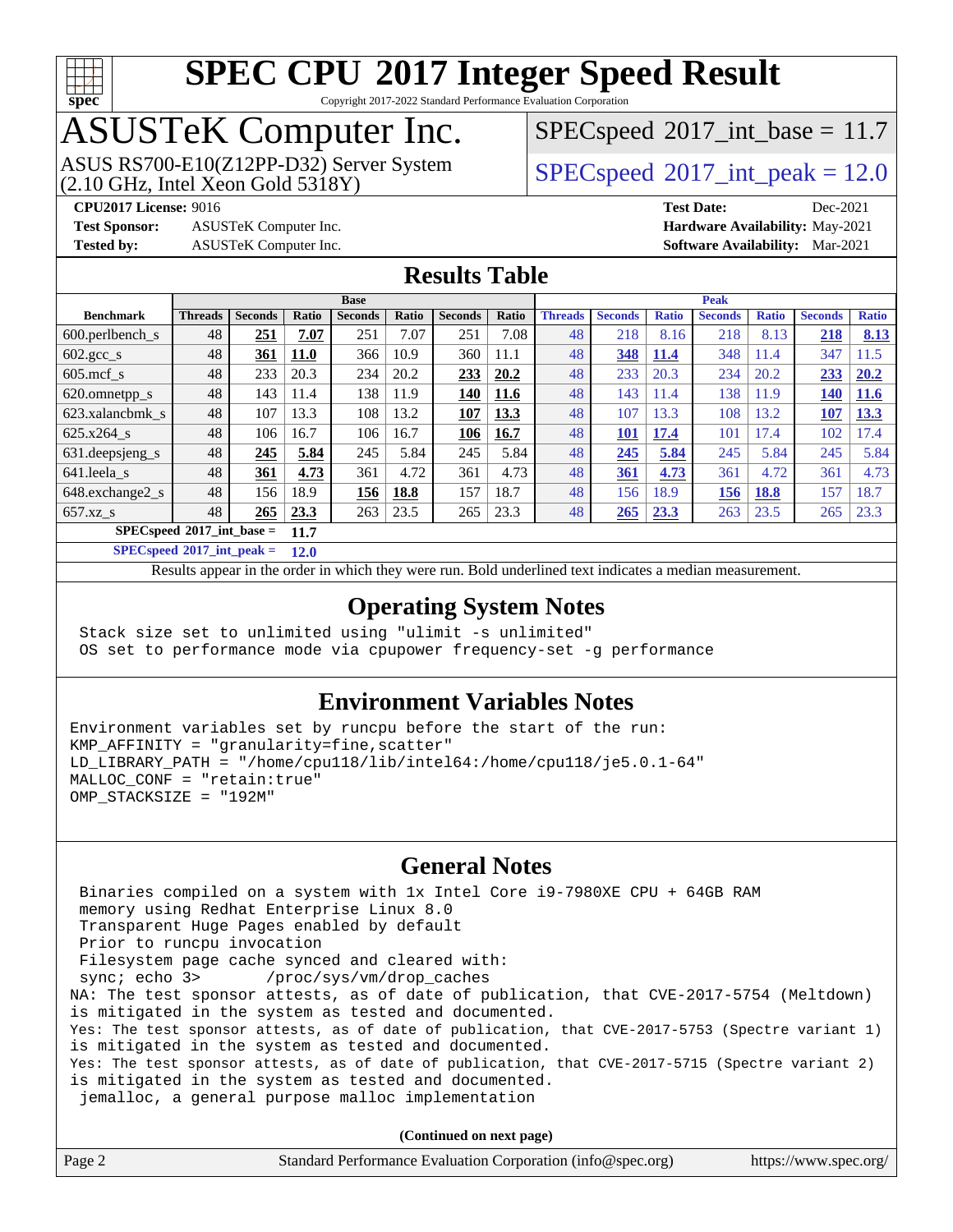

Copyright 2017-2022 Standard Performance Evaluation Corporation

### ASUSTeK Computer Inc.

(2.10 GHz, Intel Xeon Gold 5318Y) ASUS RS700-E10(Z12PP-D32) Server System  $SPECspeed@2017$  $SPECspeed@2017$  int\_peak = 12.0

 $SPECspeed^{\circ}2017\_int\_base = 11.7$  $SPECspeed^{\circ}2017\_int\_base = 11.7$ 

**[CPU2017 License:](http://www.spec.org/auto/cpu2017/Docs/result-fields.html#CPU2017License)** 9016 **[Test Date:](http://www.spec.org/auto/cpu2017/Docs/result-fields.html#TestDate)** Dec-2021

**[Test Sponsor:](http://www.spec.org/auto/cpu2017/Docs/result-fields.html#TestSponsor)** ASUSTeK Computer Inc. **[Hardware Availability:](http://www.spec.org/auto/cpu2017/Docs/result-fields.html#HardwareAvailability)** May-2021 **[Tested by:](http://www.spec.org/auto/cpu2017/Docs/result-fields.html#Testedby)** ASUSTeK Computer Inc. **[Software Availability:](http://www.spec.org/auto/cpu2017/Docs/result-fields.html#SoftwareAvailability)** Mar-2021

#### **[General Notes \(Continued\)](http://www.spec.org/auto/cpu2017/Docs/result-fields.html#GeneralNotes)**

 built with the RedHat Enterprise 7.5, and the system compiler gcc 4.8.5 sources available from jemalloc.net or <https://github.com/jemalloc/jemalloc/releases>

#### **[Platform Notes](http://www.spec.org/auto/cpu2017/Docs/result-fields.html#PlatformNotes)**

Page 3 Standard Performance Evaluation Corporation [\(info@spec.org\)](mailto:info@spec.org) <https://www.spec.org/> BIOS Configuration: VT-d = Disabled Patrol Scrub = Disabled Hyper-Threading = Disable Engine Boost = Aggressive SR-IOV Support = Disabled BMC Configuration: Fan mode = Full speed mode Sysinfo program /home/cpu118/bin/sysinfo Rev: r6622 of 2021-04-07 982a61ec0915b55891ef0e16acafc64d running on localhost.localdomain Thu Dec 2 02:02:30 2021 SUT (System Under Test) info as seen by some common utilities. For more information on this section, see <https://www.spec.org/cpu2017/Docs/config.html#sysinfo> From /proc/cpuinfo model name : Intel(R) Xeon(R) Gold 5318Y CPU @ 2.10GHz 2 "physical id"s (chips) 48 "processors" cores, siblings (Caution: counting these is hw and system dependent. The following excerpts from /proc/cpuinfo might not be reliable. Use with caution.) cpu cores : 24 siblings : 24 physical 0: cores 0 1 2 3 4 5 6 7 8 9 10 11 12 13 14 15 16 17 18 19 20 21 22 23 physical 1: cores 0 1 2 3 4 5 6 7 8 9 10 11 12 13 14 15 16 17 18 19 20 21 22 23 From lscpu from util-linux 2.32.1: Architecture: x86\_64 CPU op-mode(s): 32-bit, 64-bit Byte Order: Little Endian  $CPU(s):$  48 On-line CPU(s) list: 0-47 Thread(s) per core: 1 Core(s) per socket: 24 Socket(s): 2 NUMA node(s): 2 Vendor ID: GenuineIntel CPU family: 6 Model: 106 **(Continued on next page)**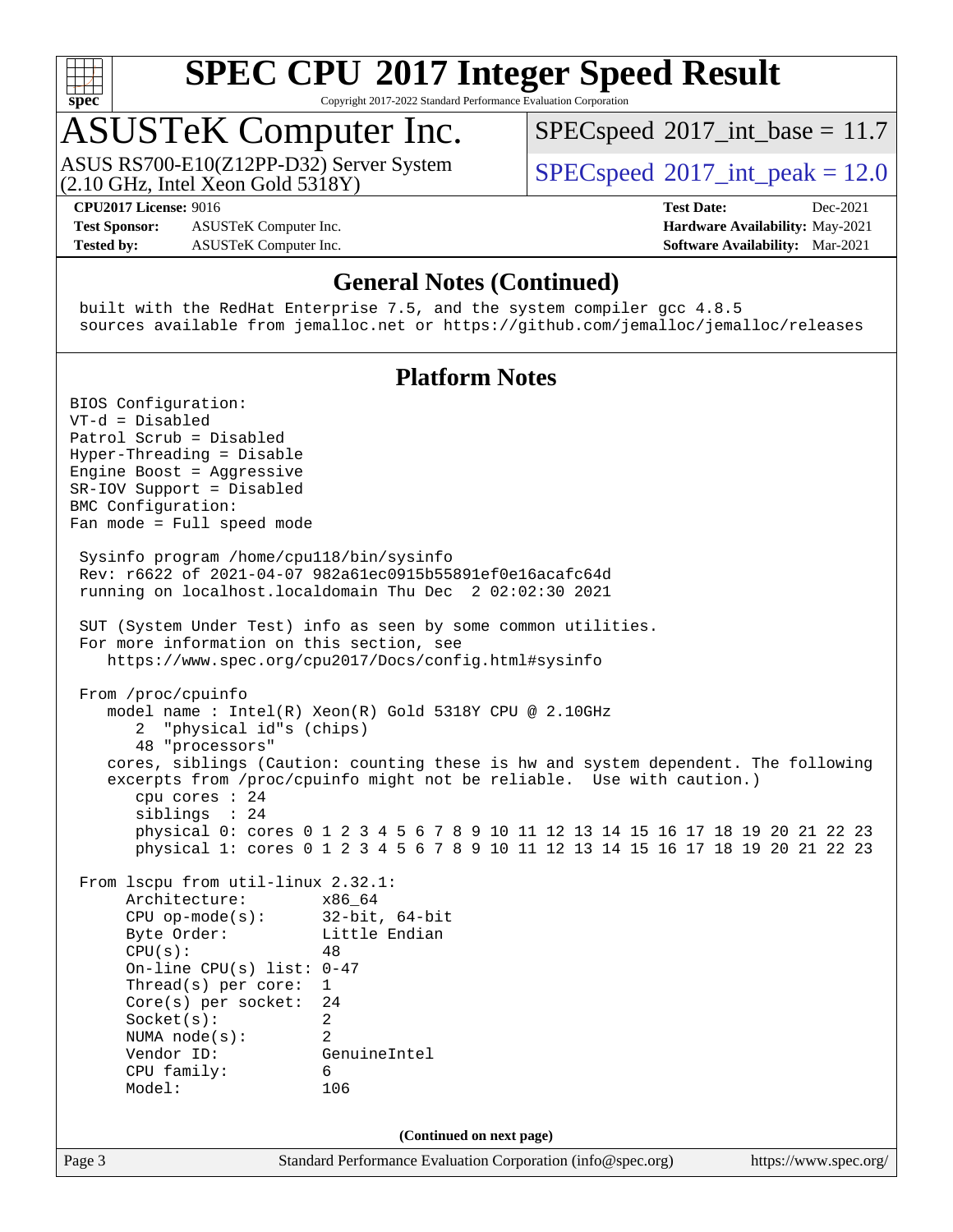

Copyright 2017-2022 Standard Performance Evaluation Corporation

### ASUSTeK Computer Inc.

(2.10 GHz, Intel Xeon Gold 5318Y) ASUS RS700-E10(Z12PP-D32) Server System  $SPECspeed@2017$  $SPECspeed@2017$  int\_peak = 12.0

 $SPECspeed^{\circ}2017\_int\_base = 11.7$  $SPECspeed^{\circ}2017\_int\_base = 11.7$ 

**[Test Sponsor:](http://www.spec.org/auto/cpu2017/Docs/result-fields.html#TestSponsor)** ASUSTeK Computer Inc. **[Hardware Availability:](http://www.spec.org/auto/cpu2017/Docs/result-fields.html#HardwareAvailability)** May-2021 **[Tested by:](http://www.spec.org/auto/cpu2017/Docs/result-fields.html#Testedby)** ASUSTeK Computer Inc. **[Software Availability:](http://www.spec.org/auto/cpu2017/Docs/result-fields.html#SoftwareAvailability)** Mar-2021

# **[CPU2017 License:](http://www.spec.org/auto/cpu2017/Docs/result-fields.html#CPU2017License)** 9016 **[Test Date:](http://www.spec.org/auto/cpu2017/Docs/result-fields.html#TestDate)** Dec-2021

#### **[Platform Notes \(Continued\)](http://www.spec.org/auto/cpu2017/Docs/result-fields.html#PlatformNotes)**

 Model name: Intel(R) Xeon(R) Gold 5318Y CPU @ 2.10GHz Stepping: 6 CPU MHz: 2612.619 CPU max MHz: 3400.0000 CPU min MHz: 800.0000 BogoMIPS: 4200.00 Virtualization: VT-x L1d cache: 48K L1i cache: 32K L2 cache: 1280K L3 cache: 36864K NUMA node0 CPU(s): 0-23 NUMA node1 CPU(s): 24-47 Flags: fpu vme de pse tsc msr pae mce cx8 apic sep mtrr pge mca cmov pat pse36 clflush dts acpi mmx fxsr sse sse2 ss ht tm pbe syscall nx pdpe1gb rdtscp lm constant\_tsc art arch\_perfmon pebs bts rep\_good nopl xtopology nonstop\_tsc cpuid aperfmperf pni pclmulqdq dtes64 monitor ds\_cpl vmx smx est tm2 ssse3 sdbg fma cx16 xtpr pdcm pcid dca sse4\_1 sse4\_2 x2apic movbe popcnt tsc\_deadline\_timer aes xsave avx f16c rdrand lahf\_lm abm 3dnowprefetch cpuid\_fault epb cat\_l3 invpcid\_single intel\_ppin ssbd mba ibrs ibpb stibp ibrs\_enhanced tpr\_shadow vnmi flexpriority ept vpid ept\_ad fsgsbase tsc\_adjust bmi1 hle avx2 smep bmi2 erms invpcid cqm rdt\_a avx512f avx512dq rdseed adx smap avx512ifma clflushopt clwb intel\_pt avx512cd sha\_ni avx512bw avx512vl xsaveopt xsavec xgetbv1 xsaves cqm\_llc cqm\_occup\_llc cqm\_mbm\_total cqm\_mbm\_local split\_lock\_detect wbnoinvd dtherm ida arat pln pts hwp hwp\_act\_window hwp\_epp hwp\_pkg\_req avx512vbmi umip pku ospke avx512\_vbmi2 gfni vaes vpclmulqdq avx512\_vnni avx512\_bitalg tme avx512\_vpopcntdq la57 rdpid md\_clear pconfig flush\_l1d arch\_capabilities /proc/cpuinfo cache data cache size : 36864 KB From numactl --hardware WARNING: a numactl 'node' might or might not correspond to a physical chip. available: 2 nodes (0-1) node 0 cpus: 0 1 2 3 4 5 6 7 8 9 10 11 12 13 14 15 16 17 18 19 20 21 22 23 node 0 size: 496414 MB node 0 free: 513345 MB node 1 cpus: 24 25 26 27 28 29 30 31 32 33 34 35 36 37 38 39 40 41 42 43 44 45 46 47 node 1 size: 495857 MB node 1 free: 514736 MB node distances: node 0 1 0: 10 20 1: 20 10 From /proc/meminfo MemTotal: 1056480072 kB **(Continued on next page)**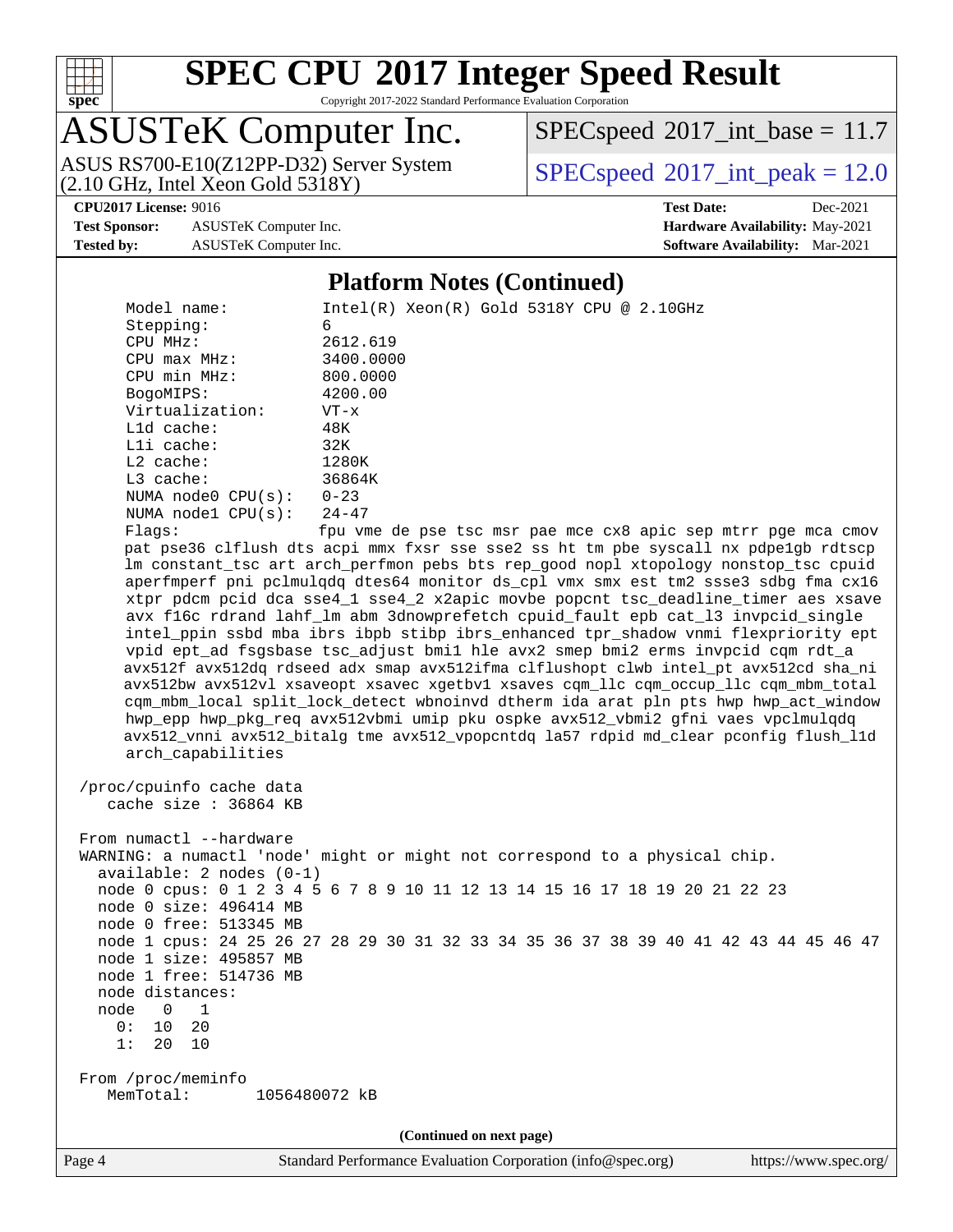

Copyright 2017-2022 Standard Performance Evaluation Corporation

### ASUSTeK Computer Inc.

(2.10 GHz, Intel Xeon Gold 5318Y) ASUS RS700-E10(Z12PP-D32) Server System  $SPECspeed@2017$  $SPECspeed@2017$  int\_peak = 12.0

 $SPECspeed^{\circ}2017\_int\_base = 11.7$  $SPECspeed^{\circ}2017\_int\_base = 11.7$ 

**[Test Sponsor:](http://www.spec.org/auto/cpu2017/Docs/result-fields.html#TestSponsor)** ASUSTeK Computer Inc. **[Hardware Availability:](http://www.spec.org/auto/cpu2017/Docs/result-fields.html#HardwareAvailability)** May-2021 **[Tested by:](http://www.spec.org/auto/cpu2017/Docs/result-fields.html#Testedby)** ASUSTeK Computer Inc. **[Software Availability:](http://www.spec.org/auto/cpu2017/Docs/result-fields.html#SoftwareAvailability)** Mar-2021

**[CPU2017 License:](http://www.spec.org/auto/cpu2017/Docs/result-fields.html#CPU2017License)** 9016 **[Test Date:](http://www.spec.org/auto/cpu2017/Docs/result-fields.html#TestDate)** Dec-2021

#### **[Platform Notes \(Continued\)](http://www.spec.org/auto/cpu2017/Docs/result-fields.html#PlatformNotes)**

 HugePages\_Total: 0 Hugepagesize: 2048 kB /sbin/tuned-adm active Current active profile: throughput-performance /sys/devices/system/cpu/cpu\*/cpufreq/scaling\_governor has performance From /etc/\*release\* /etc/\*version\* os-release: NAME="Red Hat Enterprise Linux" VERSION="8.3 (Ootpa)" ID="rhel" ID\_LIKE="fedora" VERSION\_ID="8.3" PLATFORM\_ID="platform:el8" PRETTY\_NAME="Red Hat Enterprise Linux 8.3 (Ootpa)" ANSI\_COLOR="0;31" redhat-release: Red Hat Enterprise Linux release 8.3 (Ootpa) system-release: Red Hat Enterprise Linux release 8.3 (Ootpa) system-release-cpe: cpe:/o:redhat:enterprise\_linux:8.3:ga uname -a: Linux localhost.localdomain 4.18.0-240.22.1.el8\_3.x86\_64 #1 SMP Thu Mar 25 14:36:04 EDT 2021 x86\_64 x86\_64 x86\_64 GNU/Linux Kernel self-reported vulnerability status: CVE-2018-12207 (iTLB Multihit): Not affected CVE-2018-3620 (L1 Terminal Fault): Not affected Microarchitectural Data Sampling: Not affected CVE-2017-5754 (Meltdown): Not affected CVE-2018-3639 (Speculative Store Bypass): Mitigation: Speculative Store Bypass disabled via prctl and seccompany and the second second seconds of the second seconds of the seconds of the seconds of the seconds of CVE-2017-5753 (Spectre variant 1): Mitigation: usercopy/swapgs barriers and \_\_user pointer sanitization CVE-2017-5715 (Spectre variant 2): Mitigation: Enhanced IBRS, IBPB: conditional, RSB filling CVE-2020-0543 (Special Register Buffer Data Sampling): Not affected CVE-2019-11135 (TSX Asynchronous Abort): Not affected run-level 3 Dec 1 09:54 SPEC is set to: /home/cpu118 **(Continued on next page)**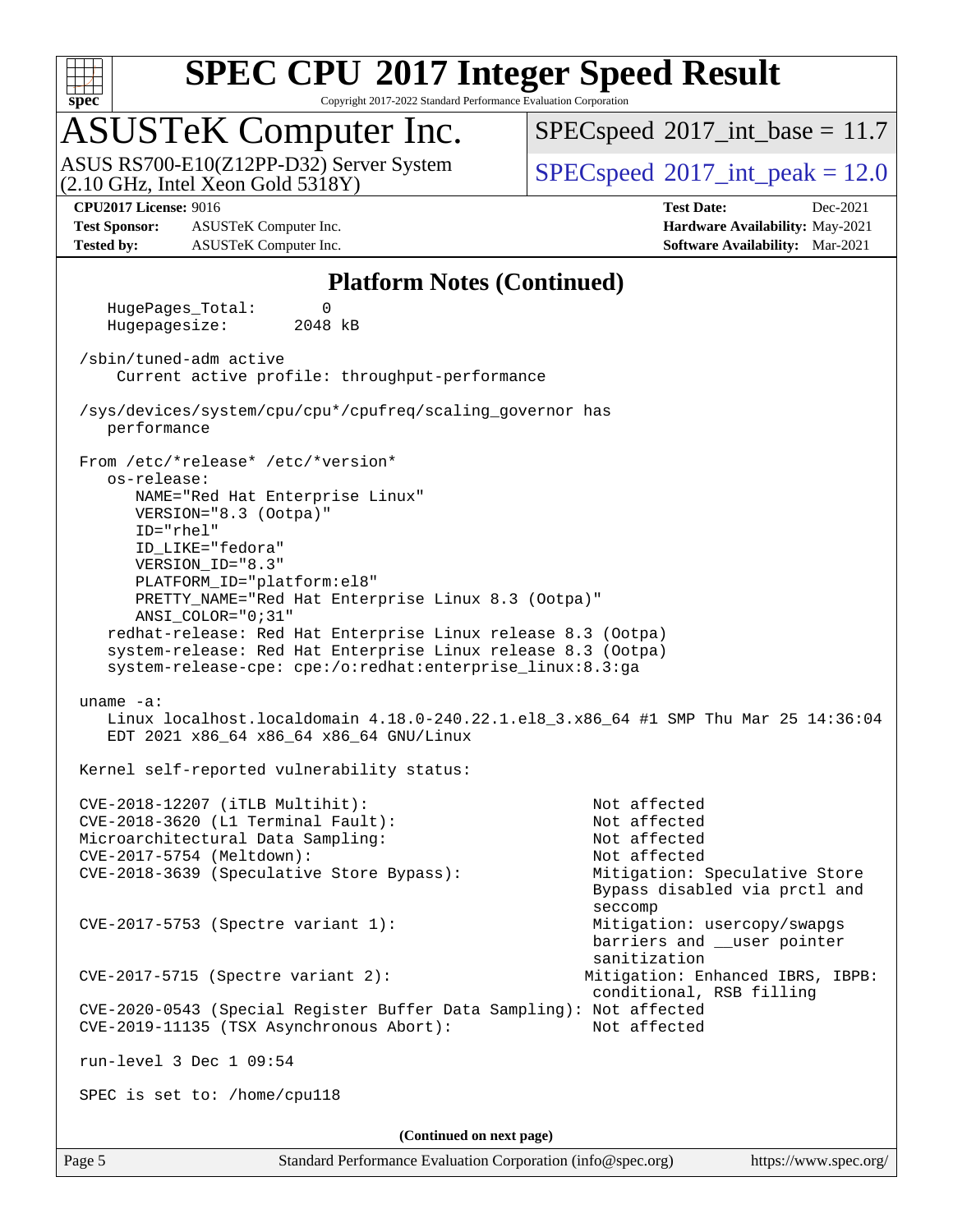

Copyright 2017-2022 Standard Performance Evaluation Corporation

### ASUSTeK Computer Inc.

(2.10 GHz, Intel Xeon Gold 5318Y) ASUS RS700-E10(Z12PP-D32) Server System  $SPECspeed@2017$  $SPECspeed@2017$  int\_peak = 12.0

 $SPECspeed^{\circledcirc}2017\_int\_base = 11.7$  $SPECspeed^{\circledcirc}2017\_int\_base = 11.7$ 

**[Test Sponsor:](http://www.spec.org/auto/cpu2017/Docs/result-fields.html#TestSponsor)** ASUSTeK Computer Inc. **[Hardware Availability:](http://www.spec.org/auto/cpu2017/Docs/result-fields.html#HardwareAvailability)** May-2021 **[Tested by:](http://www.spec.org/auto/cpu2017/Docs/result-fields.html#Testedby)** ASUSTeK Computer Inc. **[Software Availability:](http://www.spec.org/auto/cpu2017/Docs/result-fields.html#SoftwareAvailability)** Mar-2021

**[CPU2017 License:](http://www.spec.org/auto/cpu2017/Docs/result-fields.html#CPU2017License)** 9016 **[Test Date:](http://www.spec.org/auto/cpu2017/Docs/result-fields.html#TestDate)** Dec-2021

#### **[Platform Notes \(Continued\)](http://www.spec.org/auto/cpu2017/Docs/result-fields.html#PlatformNotes)**

 Filesystem Type Size Used Avail Use% Mounted on /dev/mapper/rhel-home xfs 3.6T 31G 3.6T 1% /home

From /sys/devices/virtual/dmi/id

 Vendor: ASUSTeK COMPUTER INC. Product: RS700-E10-RS12U Product Family: Server

 Additional information from dmidecode 3.2 follows. WARNING: Use caution when you interpret this section. The 'dmidecode' program reads system data which is "intended to allow hardware to be accurately determined", but the intent may not be met, as there are frequent changes to hardware, firmware, and the "DMTF SMBIOS" standard.

 Memory: 16x NO DIMM NO DIMM

16x Samsung M393A8G40AB2-CWE 64 GB 2 rank 3200, configured at 2933

BIOS:

| BIOS Vendor:   |            | American Megatrends Inc. |  |
|----------------|------------|--------------------------|--|
| BIOS Version:  | 0504       |                          |  |
| BIOS Date:     | 05/26/2021 |                          |  |
| BIOS Revision: | 5.4        |                          |  |

(End of data from sysinfo program)

#### **[Compiler Version Notes](http://www.spec.org/auto/cpu2017/Docs/result-fields.html#CompilerVersionNotes)**

| C             | 600.perlbench_s(peak)                                                                                                                                                                       |  |  |  |
|---------------|---------------------------------------------------------------------------------------------------------------------------------------------------------------------------------------------|--|--|--|
|               | Intel(R) C Intel(R) 64 Compiler Classic for applications running on Intel(R)<br>64, Version 2021.1 Build 20201112_000000<br>Copyright (C) 1985-2020 Intel Corporation. All rights reserved. |  |  |  |
| $\mathcal{C}$ | 600.perlbench_s(base) 602.gcc_s(base, peak) 605.mcf_s(base, peak)<br>625.x264_s(base, peak) 657.xz_s(base, peak)                                                                            |  |  |  |
|               | Intel(R) oneAPI DPC++/C++ Compiler for applications running on Intel(R) $64$ ,<br>Version 2021.1 Build 20201113<br>Copyright (C) 1985-2020 Intel Corporation. All rights reserved.          |  |  |  |
| C             | 600.perlbench s(peak)                                                                                                                                                                       |  |  |  |
|               | (Continued on next page)                                                                                                                                                                    |  |  |  |
| Page 6        | Standard Performance Evaluation Corporation (info@spec.org)<br>https://www.spec.org/                                                                                                        |  |  |  |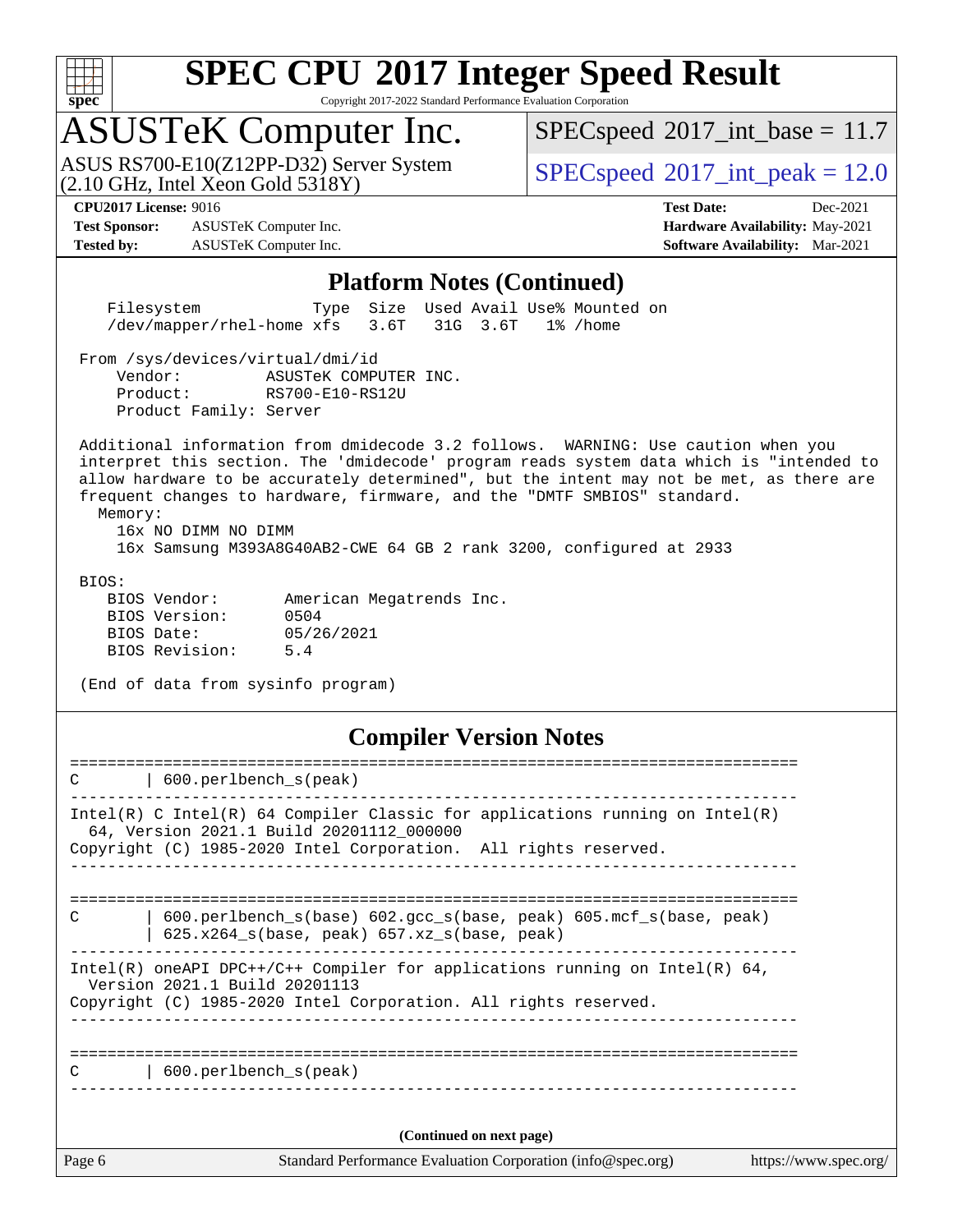

Copyright 2017-2022 Standard Performance Evaluation Corporation

### ASUSTeK Computer Inc.

ASUS RS700-E10(Z12PP-D32) Server System  $(2.10 \text{ GHz}, \text{ Intel Xeon Gold } 5318\text{Y})$   $\left| \text{ SPECspeed} \text{ }^{\circ}\text{2017\_int\_peak} = 12.0 \right|$  $\left| \text{ SPECspeed} \text{ }^{\circ}\text{2017\_int\_peak} = 12.0 \right|$  $\left| \text{ SPECspeed} \text{ }^{\circ}\text{2017\_int\_peak} = 12.0 \right|$ 

 $SPEC speed$ <sup>®</sup>[2017\\_int\\_base =](http://www.spec.org/auto/cpu2017/Docs/result-fields.html#SPECspeed2017intbase) 11.7

**[Test Sponsor:](http://www.spec.org/auto/cpu2017/Docs/result-fields.html#TestSponsor)** ASUSTeK Computer Inc. **[Hardware Availability:](http://www.spec.org/auto/cpu2017/Docs/result-fields.html#HardwareAvailability)** May-2021 **[Tested by:](http://www.spec.org/auto/cpu2017/Docs/result-fields.html#Testedby)** ASUSTeK Computer Inc. **[Software Availability:](http://www.spec.org/auto/cpu2017/Docs/result-fields.html#SoftwareAvailability)** Mar-2021

**[CPU2017 License:](http://www.spec.org/auto/cpu2017/Docs/result-fields.html#CPU2017License)** 9016 **[Test Date:](http://www.spec.org/auto/cpu2017/Docs/result-fields.html#TestDate)** Dec-2021

#### **[Compiler Version Notes \(Continued\)](http://www.spec.org/auto/cpu2017/Docs/result-fields.html#CompilerVersionNotes)**

| Intel(R) C Intel(R) 64 Compiler Classic for applications running on Intel(R)<br>64, Version 2021.1 Build 20201112_000000<br>Copyright (C) 1985-2020 Intel Corporation. All rights reserved.       |
|---------------------------------------------------------------------------------------------------------------------------------------------------------------------------------------------------|
|                                                                                                                                                                                                   |
| $600.$ perlbench $s(base) 602.$ qcc $s(base, peak) 605.$ mcf $s(base, peak)$<br>C<br>$625.x264_s(base, peak)$ 657.xz <sub>_S</sub> (base, peak)                                                   |
| Intel(R) oneAPI DPC++/C++ Compiler for applications running on Intel(R) $64$ ,<br>Version 2021.1 Build 20201113<br>Copyright (C) 1985-2020 Intel Corporation. All rights reserved.                |
| 620.omnetpp s(base, peak) 623.xalancbmk s(base, peak)<br>$C++$<br>631.deepsjeng_s(base, peak) 641.leela_s(base, peak)                                                                             |
| Intel(R) oneAPI DPC++/C++ Compiler for applications running on Intel(R) $64$ ,<br>Version 2021.1 Build 20201113<br>Copyright (C) 1985-2020 Intel Corporation. All rights reserved.                |
| Fortran   $648$ . exchange2 $s$ (base, peak)                                                                                                                                                      |
| Intel(R) Fortran Intel(R) 64 Compiler Classic for applications running on<br>Intel(R) 64, Version 2021.1 Build 20201112_000000<br>Copyright (C) 1985-2020 Intel Corporation. All rights reserved. |

#### **[Base Compiler Invocation](http://www.spec.org/auto/cpu2017/Docs/result-fields.html#BaseCompilerInvocation)**

[C benchmarks](http://www.spec.org/auto/cpu2017/Docs/result-fields.html#Cbenchmarks): [icx](http://www.spec.org/cpu2017/results/res2022q1/cpu2017-20211216-30444.flags.html#user_CCbase_intel_icx_fe2d28d19ae2a5db7c42fe0f2a2aed77cb715edd4aeb23434404a8be6683fe239869bb6ca8154ca98265c2e3b9226a719a0efe2953a4a7018c379b7010ccf087)

[C++ benchmarks:](http://www.spec.org/auto/cpu2017/Docs/result-fields.html#CXXbenchmarks) [icpx](http://www.spec.org/cpu2017/results/res2022q1/cpu2017-20211216-30444.flags.html#user_CXXbase_intel_icpx_1e918ed14c436bf4b9b7c8bcdd51d4539fc71b3df010bd1e9f8732d9c34c2b2914e48204a846820f3c0ebb4095dea797a5c30b458ac0b6dffac65d78f781f5ca)

[Fortran benchmarks](http://www.spec.org/auto/cpu2017/Docs/result-fields.html#Fortranbenchmarks): [ifort](http://www.spec.org/cpu2017/results/res2022q1/cpu2017-20211216-30444.flags.html#user_FCbase_intel_ifort_8111460550e3ca792625aed983ce982f94888b8b503583aa7ba2b8303487b4d8a21a13e7191a45c5fd58ff318f48f9492884d4413fa793fd88dd292cad7027ca)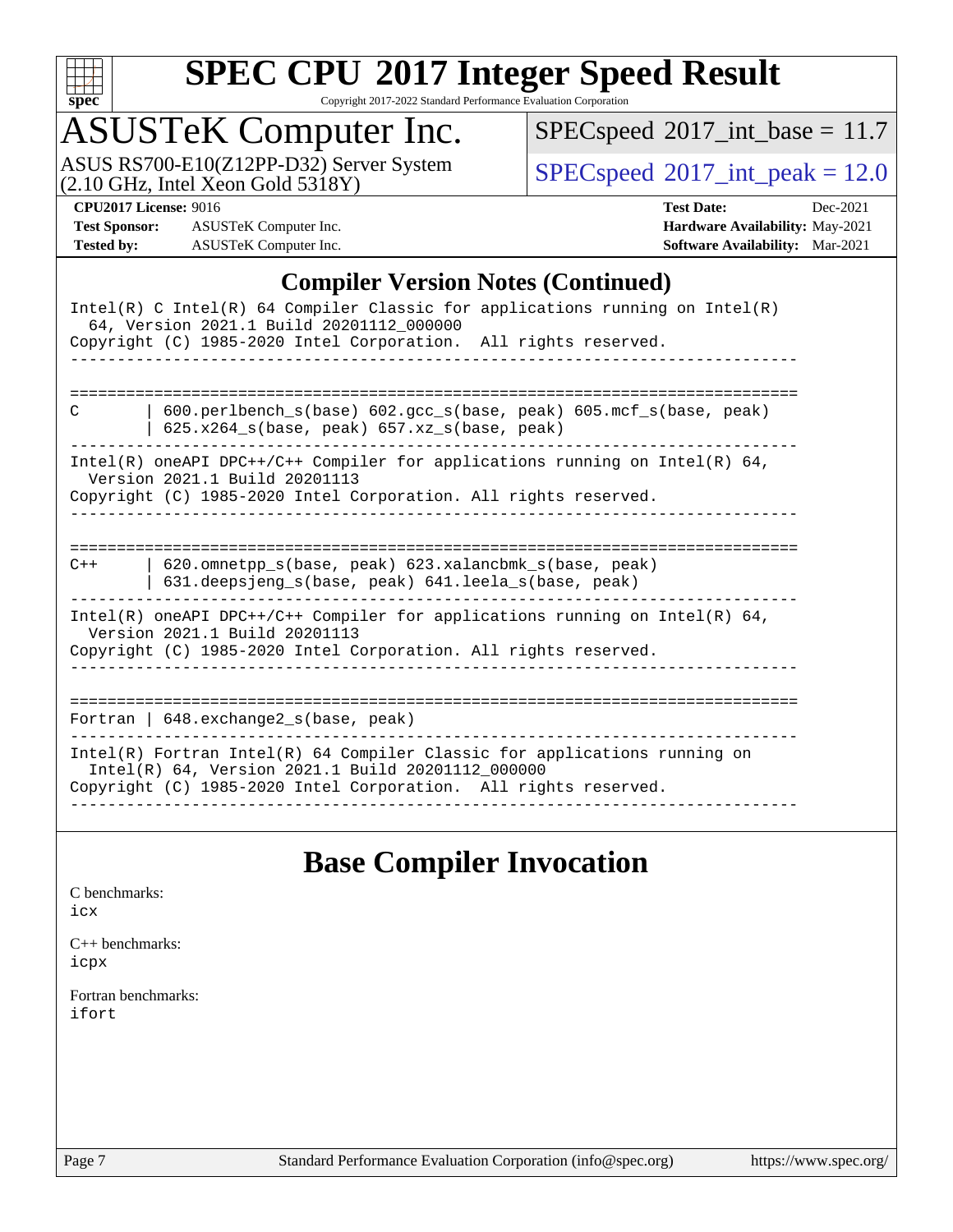

Copyright 2017-2022 Standard Performance Evaluation Corporation

### ASUSTeK Computer Inc.

ASUS RS700-E10(Z12PP-D32) Server System<br>(2.10 GHz, Intel Xeon Gold 5318Y)

 $SPECspeed^{\circledcirc}2017\_int\_base = 11.7$  $SPECspeed^{\circledcirc}2017\_int\_base = 11.7$ 

 $SPECspeed^{\circ}2017\_int\_peak = 12.0$  $SPECspeed^{\circ}2017\_int\_peak = 12.0$ 

**[Test Sponsor:](http://www.spec.org/auto/cpu2017/Docs/result-fields.html#TestSponsor)** ASUSTeK Computer Inc. **[Hardware Availability:](http://www.spec.org/auto/cpu2017/Docs/result-fields.html#HardwareAvailability)** May-2021 **[Tested by:](http://www.spec.org/auto/cpu2017/Docs/result-fields.html#Testedby)** ASUSTeK Computer Inc. **[Software Availability:](http://www.spec.org/auto/cpu2017/Docs/result-fields.html#SoftwareAvailability)** Mar-2021

**[CPU2017 License:](http://www.spec.org/auto/cpu2017/Docs/result-fields.html#CPU2017License)** 9016 **[Test Date:](http://www.spec.org/auto/cpu2017/Docs/result-fields.html#TestDate)** Dec-2021

### **[Base Portability Flags](http://www.spec.org/auto/cpu2017/Docs/result-fields.html#BasePortabilityFlags)**

 600.perlbench\_s: [-DSPEC\\_LP64](http://www.spec.org/cpu2017/results/res2022q1/cpu2017-20211216-30444.flags.html#b600.perlbench_s_basePORTABILITY_DSPEC_LP64) [-DSPEC\\_LINUX\\_X64](http://www.spec.org/cpu2017/results/res2022q1/cpu2017-20211216-30444.flags.html#b600.perlbench_s_baseCPORTABILITY_DSPEC_LINUX_X64)  $602.\text{gcc}\$ s:  $-DSPEC$  LP64 605.mcf\_s: [-DSPEC\\_LP64](http://www.spec.org/cpu2017/results/res2022q1/cpu2017-20211216-30444.flags.html#suite_basePORTABILITY605_mcf_s_DSPEC_LP64) 620.omnetpp\_s: [-DSPEC\\_LP64](http://www.spec.org/cpu2017/results/res2022q1/cpu2017-20211216-30444.flags.html#suite_basePORTABILITY620_omnetpp_s_DSPEC_LP64) 623.xalancbmk\_s: [-DSPEC\\_LP64](http://www.spec.org/cpu2017/results/res2022q1/cpu2017-20211216-30444.flags.html#suite_basePORTABILITY623_xalancbmk_s_DSPEC_LP64) [-DSPEC\\_LINUX](http://www.spec.org/cpu2017/results/res2022q1/cpu2017-20211216-30444.flags.html#b623.xalancbmk_s_baseCXXPORTABILITY_DSPEC_LINUX) 625.x264\_s: [-DSPEC\\_LP64](http://www.spec.org/cpu2017/results/res2022q1/cpu2017-20211216-30444.flags.html#suite_basePORTABILITY625_x264_s_DSPEC_LP64) 631.deepsjeng\_s: [-DSPEC\\_LP64](http://www.spec.org/cpu2017/results/res2022q1/cpu2017-20211216-30444.flags.html#suite_basePORTABILITY631_deepsjeng_s_DSPEC_LP64) 641.leela\_s: [-DSPEC\\_LP64](http://www.spec.org/cpu2017/results/res2022q1/cpu2017-20211216-30444.flags.html#suite_basePORTABILITY641_leela_s_DSPEC_LP64) 648.exchange2\_s: [-DSPEC\\_LP64](http://www.spec.org/cpu2017/results/res2022q1/cpu2017-20211216-30444.flags.html#suite_basePORTABILITY648_exchange2_s_DSPEC_LP64) 657.xz\_s: [-DSPEC\\_LP64](http://www.spec.org/cpu2017/results/res2022q1/cpu2017-20211216-30444.flags.html#suite_basePORTABILITY657_xz_s_DSPEC_LP64)

### **[Base Optimization Flags](http://www.spec.org/auto/cpu2017/Docs/result-fields.html#BaseOptimizationFlags)**

[C benchmarks](http://www.spec.org/auto/cpu2017/Docs/result-fields.html#Cbenchmarks):

```
-DSPEC_OPENMP -std=c11 -m64 -fiopenmp -Wl,-z,muldefs -xCORE-AVX512
-O3 -ffast-math -flto -mfpmath=sse -funroll-loops
-qopt-mem-layout-trans=4 -mbranches-within-32B-boundaries
-L/usr/local/jemalloc64-5.0.1/lib -ljemalloc
```
#### [C++ benchmarks:](http://www.spec.org/auto/cpu2017/Docs/result-fields.html#CXXbenchmarks)

[-DSPEC\\_OPENMP](http://www.spec.org/cpu2017/results/res2022q1/cpu2017-20211216-30444.flags.html#suite_CXXbase_DSPEC_OPENMP) [-m64](http://www.spec.org/cpu2017/results/res2022q1/cpu2017-20211216-30444.flags.html#user_CXXbase_m64-icc) [-Wl,-z,muldefs](http://www.spec.org/cpu2017/results/res2022q1/cpu2017-20211216-30444.flags.html#user_CXXbase_link_force_multiple1_b4cbdb97b34bdee9ceefcfe54f4c8ea74255f0b02a4b23e853cdb0e18eb4525ac79b5a88067c842dd0ee6996c24547a27a4b99331201badda8798ef8a743f577) [-xCORE-AVX512](http://www.spec.org/cpu2017/results/res2022q1/cpu2017-20211216-30444.flags.html#user_CXXbase_f-xCORE-AVX512) [-O3](http://www.spec.org/cpu2017/results/res2022q1/cpu2017-20211216-30444.flags.html#user_CXXbase_f-O3) [-ffast-math](http://www.spec.org/cpu2017/results/res2022q1/cpu2017-20211216-30444.flags.html#user_CXXbase_f-ffast-math) [-flto](http://www.spec.org/cpu2017/results/res2022q1/cpu2017-20211216-30444.flags.html#user_CXXbase_f-flto) [-mfpmath=sse](http://www.spec.org/cpu2017/results/res2022q1/cpu2017-20211216-30444.flags.html#user_CXXbase_f-mfpmath_70eb8fac26bde974f8ab713bc9086c5621c0b8d2f6c86f38af0bd7062540daf19db5f3a066d8c6684be05d84c9b6322eb3b5be6619d967835195b93d6c02afa1) [-funroll-loops](http://www.spec.org/cpu2017/results/res2022q1/cpu2017-20211216-30444.flags.html#user_CXXbase_f-funroll-loops) [-qopt-mem-layout-trans=4](http://www.spec.org/cpu2017/results/res2022q1/cpu2017-20211216-30444.flags.html#user_CXXbase_f-qopt-mem-layout-trans_fa39e755916c150a61361b7846f310bcdf6f04e385ef281cadf3647acec3f0ae266d1a1d22d972a7087a248fd4e6ca390a3634700869573d231a252c784941a8) [-mbranches-within-32B-boundaries](http://www.spec.org/cpu2017/results/res2022q1/cpu2017-20211216-30444.flags.html#user_CXXbase_f-mbranches-within-32B-boundaries) [-L/opt/intel/oneapi/compiler/2021.1.1/linux/compiler/lib/intel64\\_lin/](http://www.spec.org/cpu2017/results/res2022q1/cpu2017-20211216-30444.flags.html#user_CXXbase_linkpath_765a8c93c4ea33dfc565a33ecb48f4f7d02a6338709b3b362f341eb203a06426ce1d12ded4c7809f6ab6cf0e9f5515cffeb4efc405b63f85dc27a83bbbdeb3a3) [-lqkmalloc](http://www.spec.org/cpu2017/results/res2022q1/cpu2017-20211216-30444.flags.html#user_CXXbase_qkmalloc_link_lib_79a818439969f771c6bc311cfd333c00fc099dad35c030f5aab9dda831713d2015205805422f83de8875488a2991c0a156aaa600e1f9138f8fc37004abc96dc5)

#### [Fortran benchmarks](http://www.spec.org/auto/cpu2017/Docs/result-fields.html#Fortranbenchmarks):

```
-m64 -xCORE-AVX512 -O3 -ipo -no-prec-div -qopt-mem-layout-trans=4
-nostandard-realloc-lhs -align array32byte -auto
-mbranches-within-32B-boundaries
```
#### **[Peak Compiler Invocation](http://www.spec.org/auto/cpu2017/Docs/result-fields.html#PeakCompilerInvocation)**

[C benchmarks \(except as noted below\)](http://www.spec.org/auto/cpu2017/Docs/result-fields.html#Cbenchmarksexceptasnotedbelow): [icx](http://www.spec.org/cpu2017/results/res2022q1/cpu2017-20211216-30444.flags.html#user_CCpeak_intel_icx_fe2d28d19ae2a5db7c42fe0f2a2aed77cb715edd4aeb23434404a8be6683fe239869bb6ca8154ca98265c2e3b9226a719a0efe2953a4a7018c379b7010ccf087)

600.perlbench\_s: [icc](http://www.spec.org/cpu2017/results/res2022q1/cpu2017-20211216-30444.flags.html#user_peakCCLD600_perlbench_s_intel_icc_66fc1ee009f7361af1fbd72ca7dcefbb700085f36577c54f309893dd4ec40d12360134090235512931783d35fd58c0460139e722d5067c5574d8eaf2b3e37e92)

[C++ benchmarks:](http://www.spec.org/auto/cpu2017/Docs/result-fields.html#CXXbenchmarks) [icpx](http://www.spec.org/cpu2017/results/res2022q1/cpu2017-20211216-30444.flags.html#user_CXXpeak_intel_icpx_1e918ed14c436bf4b9b7c8bcdd51d4539fc71b3df010bd1e9f8732d9c34c2b2914e48204a846820f3c0ebb4095dea797a5c30b458ac0b6dffac65d78f781f5ca)

**(Continued on next page)**

Page 8 Standard Performance Evaluation Corporation [\(info@spec.org\)](mailto:info@spec.org) <https://www.spec.org/>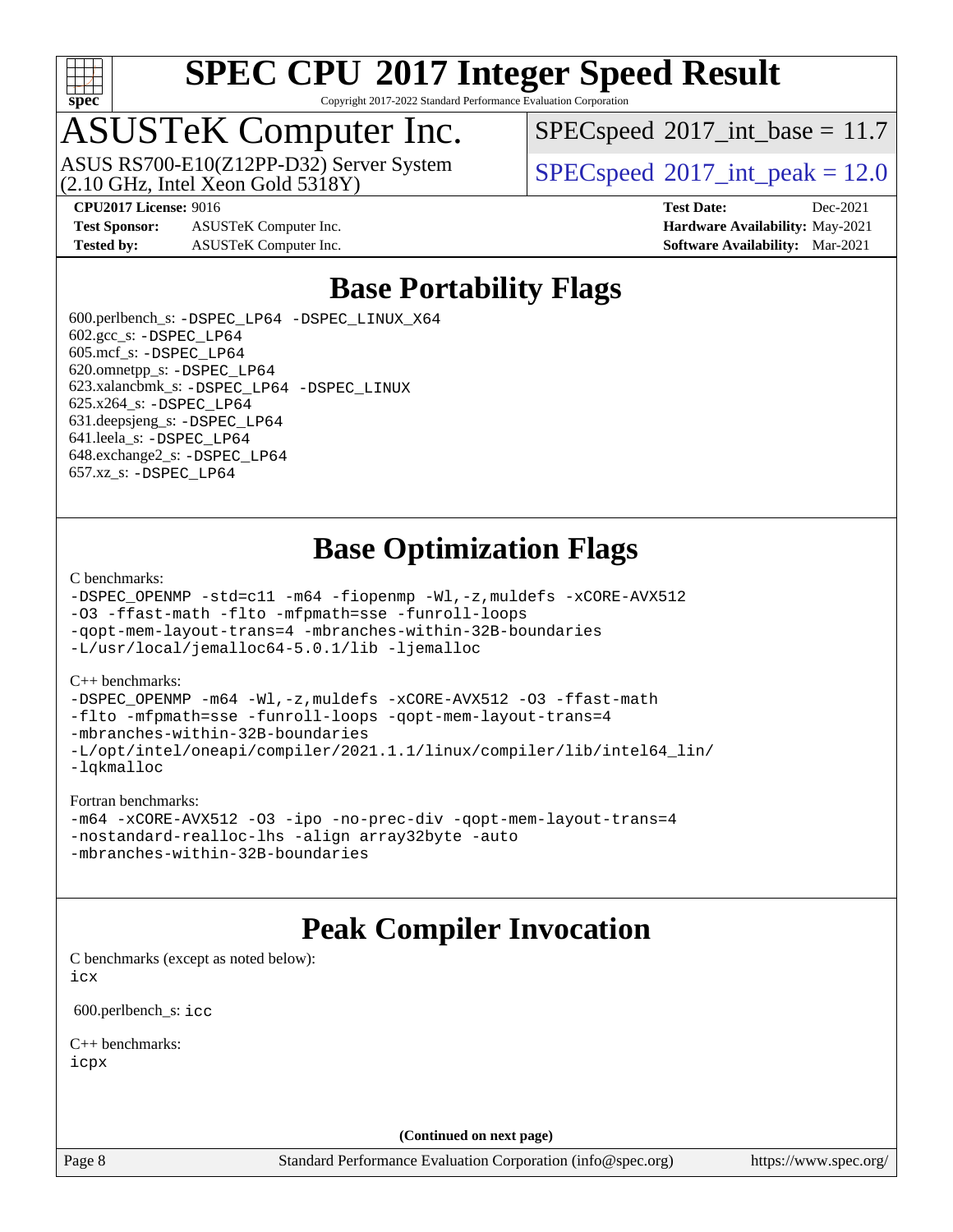

Copyright 2017-2022 Standard Performance Evaluation Corporation

### ASUSTeK Computer Inc.

(2.10 GHz, Intel Xeon Gold 5318Y) ASUS RS700-E10(Z12PP-D32) Server System  $SPECspeed@2017$  $SPECspeed@2017$  int\_peak = 12.0

 $SPECspeed^{\circ}2017\_int\_base = 11.7$  $SPECspeed^{\circ}2017\_int\_base = 11.7$ 

**[Test Sponsor:](http://www.spec.org/auto/cpu2017/Docs/result-fields.html#TestSponsor)** ASUSTeK Computer Inc. **[Hardware Availability:](http://www.spec.org/auto/cpu2017/Docs/result-fields.html#HardwareAvailability)** May-2021 **[Tested by:](http://www.spec.org/auto/cpu2017/Docs/result-fields.html#Testedby)** ASUSTeK Computer Inc. **[Software Availability:](http://www.spec.org/auto/cpu2017/Docs/result-fields.html#SoftwareAvailability)** Mar-2021

**[CPU2017 License:](http://www.spec.org/auto/cpu2017/Docs/result-fields.html#CPU2017License)** 9016 **[Test Date:](http://www.spec.org/auto/cpu2017/Docs/result-fields.html#TestDate)** Dec-2021

### **[Peak Compiler Invocation \(Continued\)](http://www.spec.org/auto/cpu2017/Docs/result-fields.html#PeakCompilerInvocation)**

[Fortran benchmarks](http://www.spec.org/auto/cpu2017/Docs/result-fields.html#Fortranbenchmarks):

[ifort](http://www.spec.org/cpu2017/results/res2022q1/cpu2017-20211216-30444.flags.html#user_FCpeak_intel_ifort_8111460550e3ca792625aed983ce982f94888b8b503583aa7ba2b8303487b4d8a21a13e7191a45c5fd58ff318f48f9492884d4413fa793fd88dd292cad7027ca)

#### **[Peak Portability Flags](http://www.spec.org/auto/cpu2017/Docs/result-fields.html#PeakPortabilityFlags)**

Same as Base Portability Flags

#### **[Peak Optimization Flags](http://www.spec.org/auto/cpu2017/Docs/result-fields.html#PeakOptimizationFlags)**

[C benchmarks](http://www.spec.org/auto/cpu2017/Docs/result-fields.html#Cbenchmarks):

```
 600.perlbench_s: -Wl,-z,muldefs -prof-gen(pass 1) -prof-use(pass 2)
-xCORE-AVX512 -ipo -O3 -no-prec-div
-qopt-mem-layout-trans=4 -fno-strict-overflow
-mbranches-within-32B-boundaries
-L/usr/local/jemalloc64-5.0.1/lib -ljemalloc
 602.gcc_s: -m64 -std=c11 -Wl,-z,muldefs -fprofile-generate(pass 1)
-fprofile-use=default.profdata(pass 2) -xCORE-AVX512 -flto
-Ofast(pass 1) -O3 -ffast-math -qopt-mem-layout-trans=4
-mbranches-within-32B-boundaries
-L/usr/local/jemalloc64-5.0.1/lib -ljemalloc
605 \text{.mcf}\text{.s.} basepeak = yes
 625.x264_s: -DSPEC_OPENMP -fiopenmp -std=c11 -m64 -Wl,-z,muldefs
-xCORE-AVX512 -flto -O3 -ffast-math
-qopt-mem-layout-trans=4 -fno-alias
-mbranches-within-32B-boundaries
-L/usr/local/jemalloc64-5.0.1/lib -ljemalloc
657.xz_s: basepeak = yes
C++ benchmarks: 
620.omnetpp_s: basepeak = yes
 623.xalancbmk_s: basepeak = yes
 631.deepsjeng_s: basepeak = yes
                                       (Continued on next page)
```